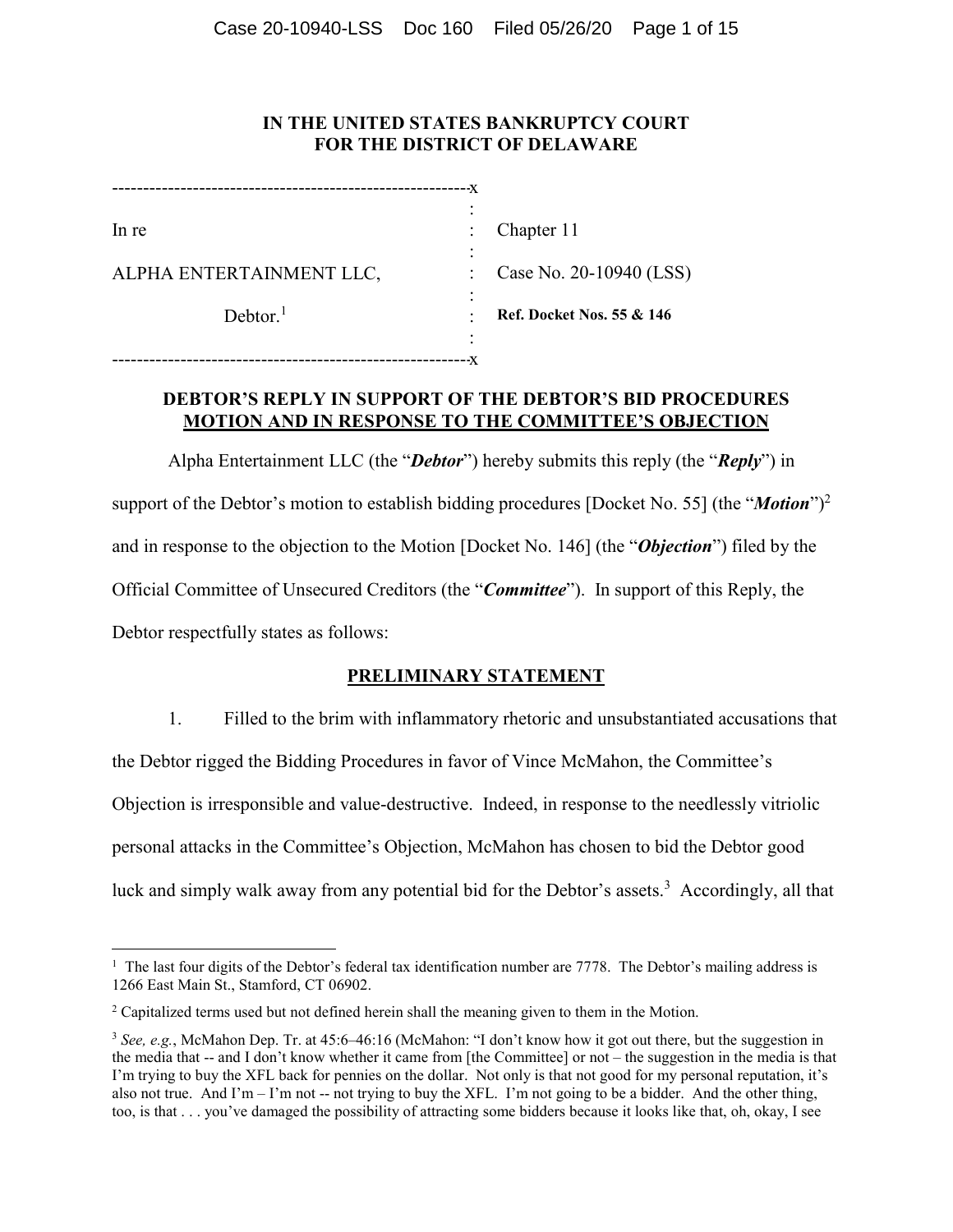#### Case 20-10940-LSS Doc 160 Filed 05/26/20 Page 2 of 15

the Committee has managed to do with its overblown and baseless accusations is to chase away a potentially significant bidder for the Debtor's assets—a potential bidder who, by the way, knows the Debtor's business better than any other, who has already demonstrated the vision and drive to make the XFL a success, who believes in the XFL so much that he was willing to put at least \$200 million of his money into the league, who provided critical rescue financing to fund employee payroll and preserve going-concern value, and who sought to make the XFL's seasonticket holders whole to sustain the league's reputation and goodwill for the benefit of the future owner, whoever it may be. The Committee's knee-jerk obstructionism was, and is, reckless and value-destructive. Indeed, if anything, the Committee's vendetta against McMahon risks creating confusion in the market and possibly depressing the value of the Debtor's assets by falsely signaling that McMahon is uninterested in owning the XFL.<sup>4</sup> In fact, McMahon put in millions of dollars of his own money into the XFL to keep the league viable after its inaugural season was canceled. And were it not for the COVID-19 pandemic, the XFL would not be available for sale in the first place.

2. Without any supporting facts, the Committee attempts to paint the Debtor as running a sham process, but nothing could be further from the truth. In the few short weeks

<u>.</u>

what Vince is going to do. A lot of bidders would not come forward because, if Vince is going to be involved again, he must know what he's doing, yaddy-yaddy, and I don't know if I want to bid against him. No one helped the bidding process by getting that out there. And, secondly, it was untrue, sly, it's just not a smart thing to do. Q. If you had no interest in being a bidder, why did you reserve the right to be a bidder in the bankruptcy papers that were filed? A. I think I was trying to make up my mind. . . . I don't know why that's out there, making me out to be the bad guy, [that] I'm going to buy the XFL back for pennies on the dollar, basically. That helped me move into the direction of I'm not going to be a bidder, not going to have anything to do with it. I do hope that someone will pay a lot of money for it, and I do hope that it will survive."); McMahon Dep. Tr. at 89:17–23 (McMahon: "I didn't make up my mind actually until [May 20, 2020] whether or not I definitely was or definitely wasn't [going to bid]. Again, I think that stuff . . . pushed me way over the edge, the stuff . . . that got out in the media . . . [that] you guys did.").

<sup>4</sup> *Cf.* McMahon Dep. Tr. at 48:7–14 ("Q. Did you have any understanding that by keeping open the possibility that you would be a bidder that you might dissuade other potential bidders from participating in the process? A. No. On the contrary. I think to a certain extent, the fact that I was a potential bidder, it -- it meant, obviously, that I thought XFL had value. It does.")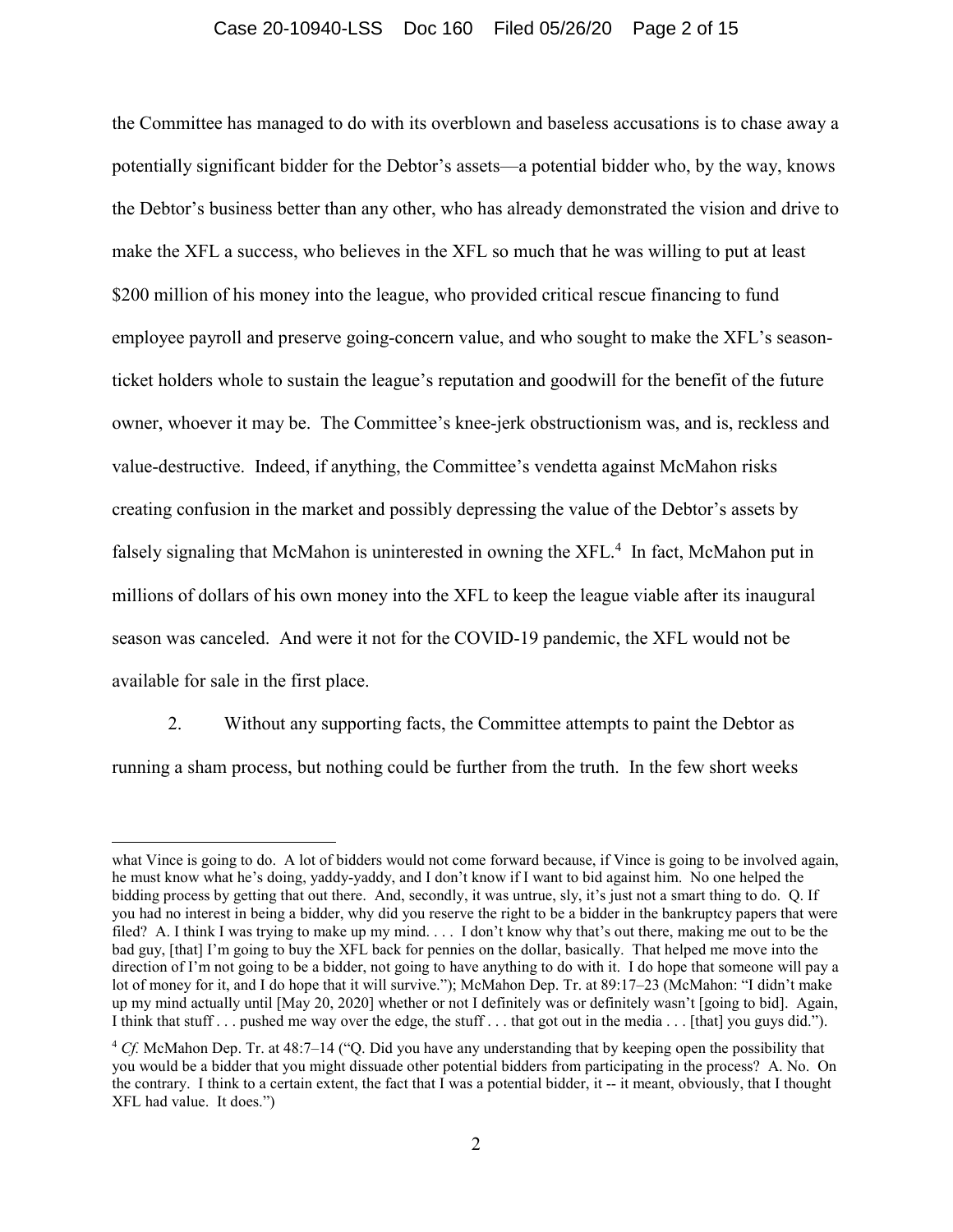## Case 20-10940-LSS Doc 160 Filed 05/26/20 Page 3 of 15

following the cancellation of the season, the Debtor acted promptly to implement appropriate and recognized governance safeguards by, among other things, appointing John Brecker, who had no prior relationship or affiliation with McMahon, to serve as an independent manager and endowing him with sole authority to make decisions for the Debtor regarding any insider transactions. *See, e.g.*, First Day Declaration ¶ 22. The Debtor designed the Bidding Procedures to facilitate an open and fair public sale designed to maximize value for the estate. The proposed Bidding Procedures are not novel. The terms of the proposed Bidding Procedures are customary, routinely approved in this jurisdiction, and entirely appropriate. McMahon did not receive any special treatment beyond the typical provisions designed to allow a lender to monitor the disposition of his collateral. The Debtor adjourned the previously scheduled bid procedures hearing and extended the Committee's objection deadline nearly two weeks in an attempt to work through the Committee's concerns. The Debtor's personnel have, contrary to the Committee's assertions, made themselves available to the Committee and its professionals and have worked tirelessly to respond to the Committee's numerous diligence requests. And the Debtor's investment banker, Houlihan Lokey, is currently in active discussions with dozens of potential third-party purchasers. There is thus no legitimate criticism that the sale process here is anything but a full and fair process designed to maximize value for the estate.

3. The Committee's Objection throws every conceivable argument at the Bidding Procedures to see if something will find traction with the Court. Now that the Committee has chased McMahon away from bidding, however, most of the arguments raised in the Objection are irrelevant. As a result, the Committee's only real gripe is that 90 days is not enough time for the Debtor to run a sale process that will maximize the value of the estate's assets. Delaying the sale process, however, will undoubtedly increase the duration of the Chapter 11 Case and the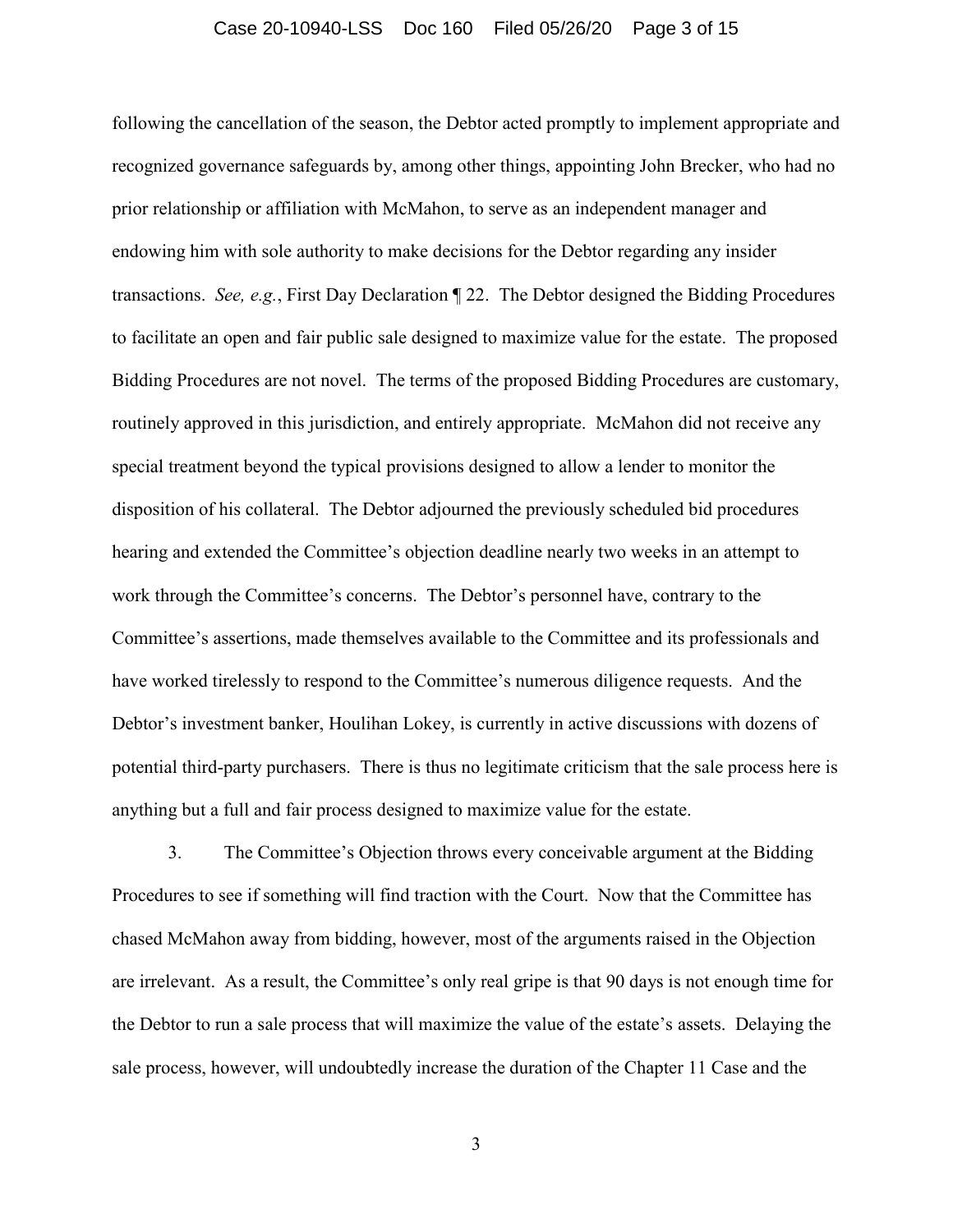## Case 20-10940-LSS Doc 160 Filed 05/26/20 Page 4 of 15

administrative costs to the estate, thereby reducing potential recoveries to the Debtor's stakeholders and jeopardizing the potential pool of interested purchasers.

4. The Committee has no factual support for its contention that delaying the sale process will result in more value. Even so, as an accommodation to the Committee, the Debtor has negotiated an extension of approximately 25 days to the sale timeline set forth in the Bidding Procedures. This is the absolute best that the Debtor can do. Delaying the sale beyond the first week of August will jeopardize a purchaser's ability to restart the league in 2021, which would likely decrease the number of potentially interested bidders and the amounts those bidders would be willing to pay. As noted above, the Debtor's investment banker, Houlihan Lokey, is currently in active discussions with dozens of potential purchasers, and substantially all potential purchasers have indicated that the potential for an XFL season in spring 2021 is important to them. The longer the Committee is able to drag out the sale process, the less likely it is that the ultimate purchaser would have time to position the XFL to have a season in spring 2021. The Committee's actions, in fact, are sure to harm the very constituents whose interests the Committee is charged with protecting—unsecured creditors who will have a continuing business relationship with the XFL. And while the Debtor has been able to reduce its costs by, among other things, efficiently winding down operations, the Debtor's cash collateral simply will not support the extended sale process the Committee suggests.

5. The Committee attempts to justify its stall tactics with the argument that the Debtor cannot possibly sell the XFL amid the global health and economic crises related to COVID-19. To the contrary, the pandemic will not materially affect the Debtor's ability to market and sell its assets. Indeed, the Debtor's core asset is the XFL itself—its brand, trademarks, knowhow, goodwill, and other intangible property. These are not the sort of assets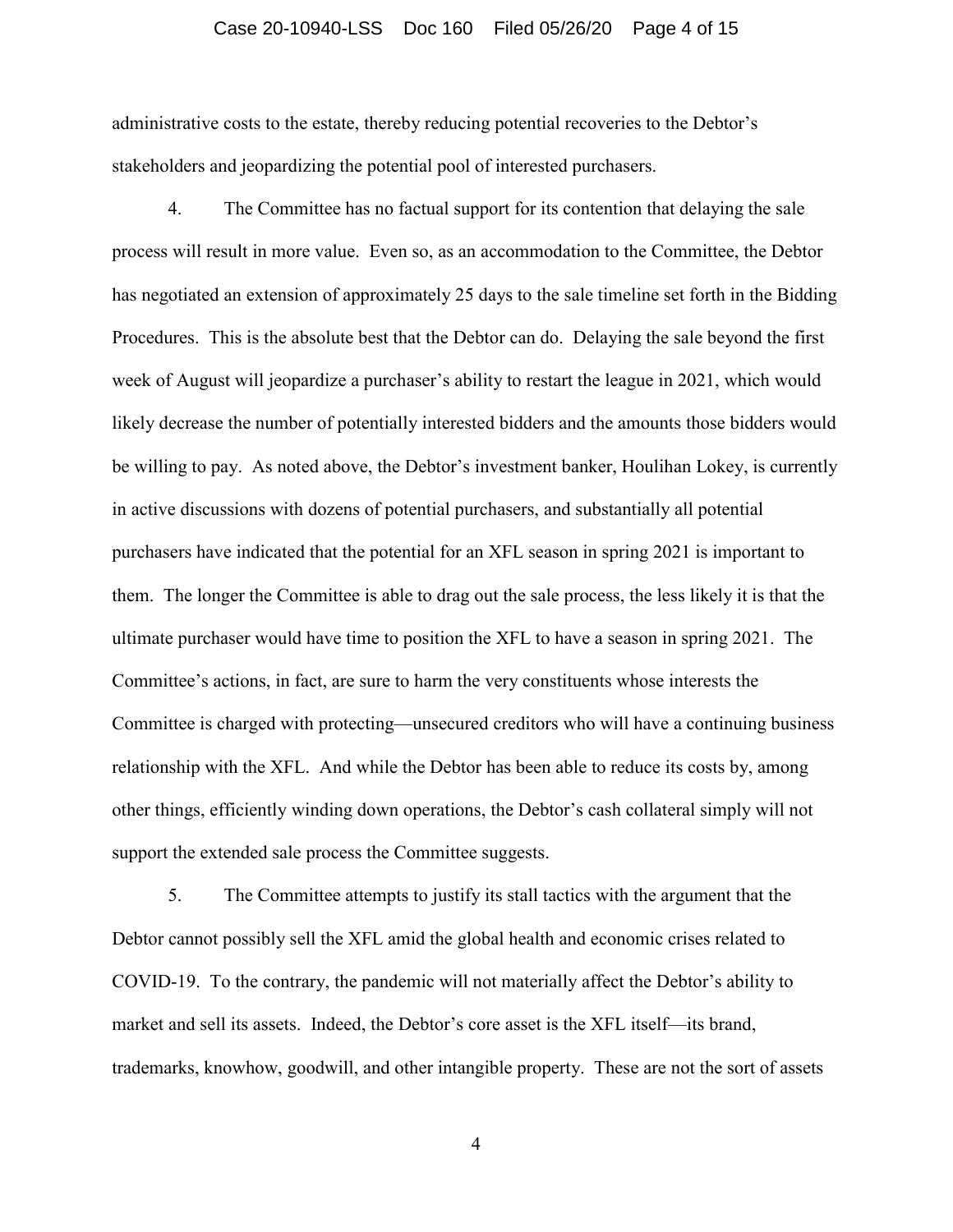## Case 20-10940-LSS Doc 160 Filed 05/26/20 Page 5 of 15

that require extensive factory tours, retail operations, or site visits. Thus, even with the COVID-19 pandemic, potential purchasers can perform the requisite due diligence and submit their bids from the comfort and safety of their own homes. Indeed, Houlihan Lokey has had discussions with numerous potential purchasers, and not a single one has indicated that the Debtor's Bidding Procedures or proposed sale timeline would prohibit them from performing the necessary due diligence and submitting a bid.

6. In sum, for all of these reasons, and as set forth more fully below and in the *Declaration of William H. Hardie III in Support of Bidding Procedures Motion* (the "*Hardie Declaration*") and the *Declaration of Jeffrey N. Pollack in Support of the Debtor's Bid Procedure Motion and Use of Cash Collateral in Response to the Committee' Objection* (the "*Pollack Declaration*") filed concurrently herewith, the Court should overrule the Committee's Objection. The Committee has attempted to damage McMahon's reputation and alienated him from the sale process, and, thus, the Court and any potential bidders or other parties in interest, even the Committee, should have comfort that there is not (and never was) any intent to tilt the Chapter 11 Case or to prejudice the Debtor's creditors or potential bidders. The Debtor's Bidding Procedures set forth a full and fair process designed to maximize the value of the Debtor's assets. The Court should grant the Motion.

#### **REPLY**

#### **I. The Bidding Procedures are a product of the Debtor's sound business judgment.**

7. The Debtor's overriding goal in the chapter 11 case is to maximize recovery for the benefit of the Debtor's estate through a sale, and courts have made clear that a debtor's business judgment is entitled to substantial deference with respect to the procedures to be used in selling an estate's assets. *See, e.g.*, *In re Integrated Resources, Inc.*, 147 B.R. 650, 656–57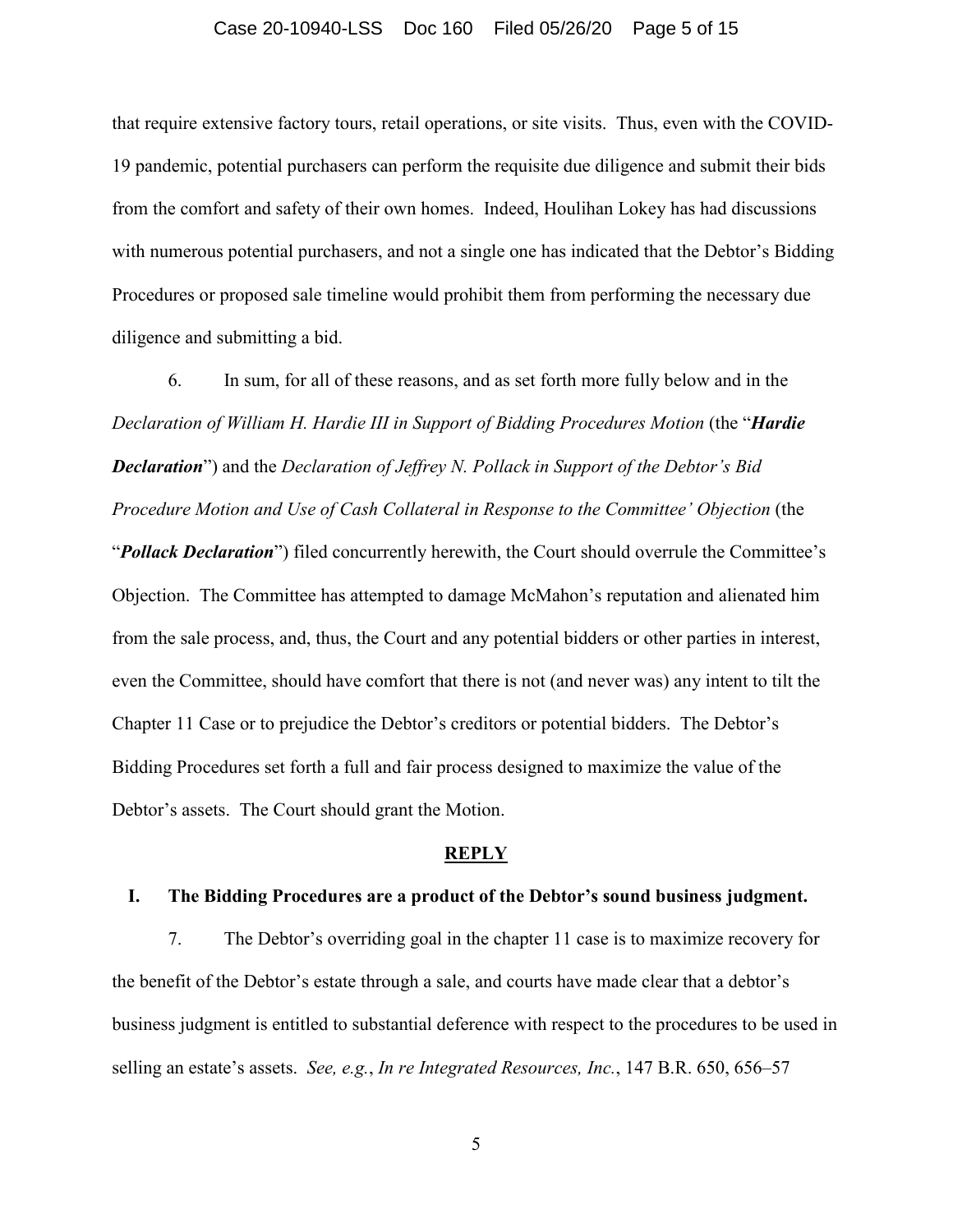## Case 20-10940-LSS Doc 160 Filed 05/26/20 Page 6 of 15

(S.D.N.Y. 1992) (noting that bidding procedures that have been negotiated by a trustee or debtor in possession are to be reviewed according to the deferential "business judgment" standard, under which such procedures and arrangements are "presumptively valid"); *see also In re Martin*, 91 F.3d 389, 395 (3d Cir. 1996) ("Indeed, under normal circumstances the court would defer to the [debtor's] business judgment so long as there is a legitimate business justification."); *In re Spansion, Inc.*, 426 B.R. 114, 140 (Bankr. D. Del. 2010) (noting that "[i]t is not appropriate to substitute the judgment of . . . creditors over the business judgment of the [d]ebtors," in the context of a dispute over the proper direction of a debtor's reorganization).

8. As here, the paramount goal in any proposed sale of property under § 363 of the Bankruptcy Code is to maximize value to the estates. *See In re Edwards*, 228 B.R. 552, 561 (Bankr. E.D. Pa. 1998) ("The purpose of procedural bidding orders is to facilitate an open and fair public sale designed to maximize value for the estate."); *Integrated Resources*, 147 B.R. at 659 ("It is a well-established principle of bankruptcy law that the objective of bankruptcy rules and the Debtor's duty with respect to such sales is to obtain the highest price or greatest overall benefit possible for the estate." (internal quotation marks omitted)).

9. To that end, courts uniformly recognize that procedures intended to enhance competitive bidding are consistent with the goal of maximizing the value received by the estate and therefore are appropriate in the context of bankruptcy transactions. *See, e.g.*, *Integrated Resources*, 147 B.R. at 659 (bidding procedures "are important tools to encourage bidding and to maximize the value of the debtor's assets"); *In re Fin. News Network, Inc.*, 126 B.R. 152, 156 (Bankr. S.D.N.Y. 1991) ("court-imposed rules for the disposition of assets . . . [should] provide an adequate basis for comparison of offers, and [should] provide for a fair and efficient resolution of bankrupt estates").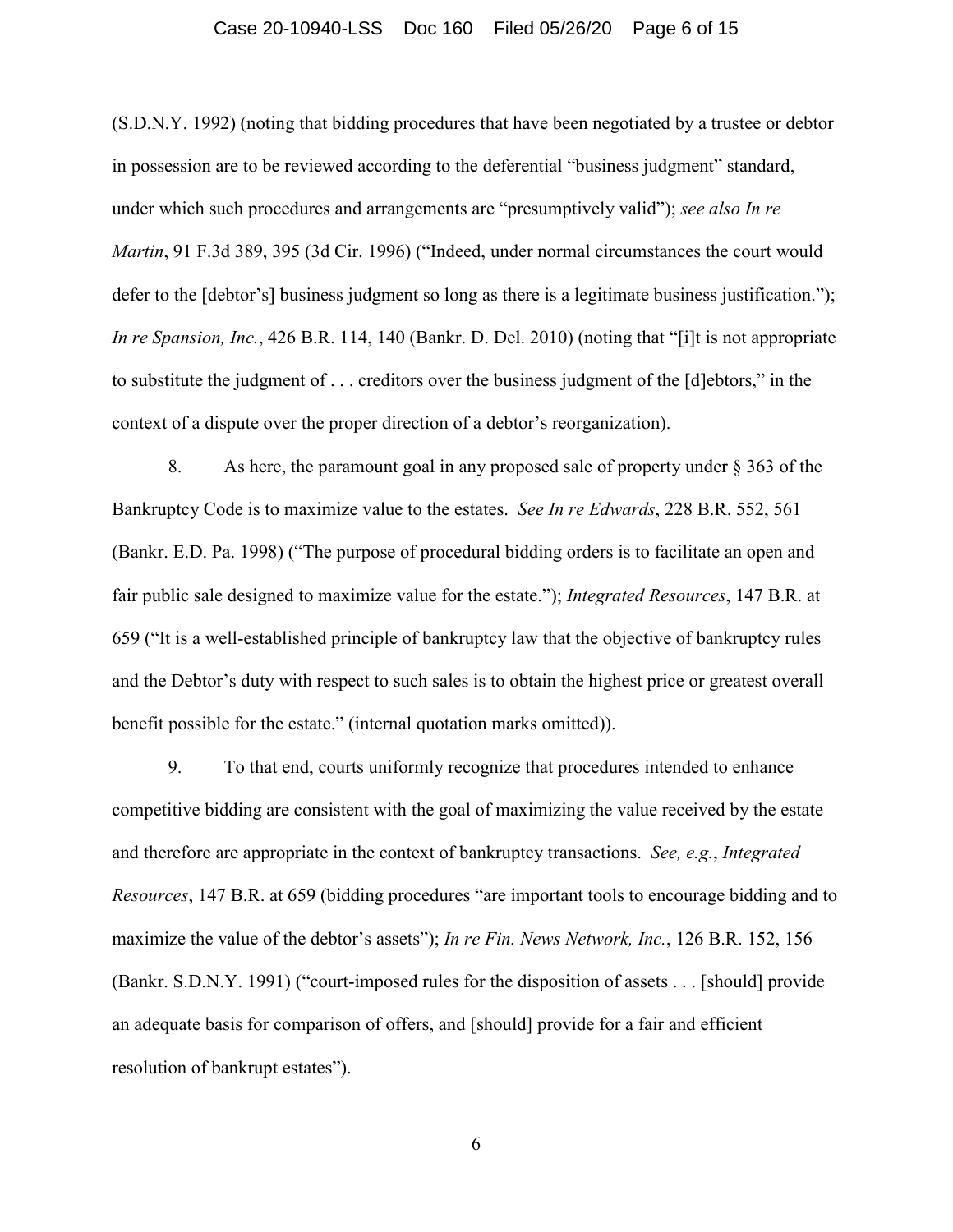## Case 20-10940-LSS Doc 160 Filed 05/26/20 Page 7 of 15

10. Approval of the Bidding Procedures is in the best interest of the Debtor's estate because they will provide certainty to potential bidders in the market and facilitate the Debtor's ongoing efforts to maximize the value of its assets in order to secure the greatest possible benefit for all of the Debtor's stakeholders.

# **II. The Committee's arguments are largely irrelevant because McMahon is not bidding for the Debtor's assets.**

11. Most of the Objection is premised on the Committee's baseless accusation that the Debtor rigged the Bidding Procedures to allow McMahon to re-acquire the Debtor's assets on the cheap. In his deposition testimony, however, McMahon made clear that he will not be a bidder for the Debtor's assets. *See* McMahon Dep. Tr. at 45:13–14 (McMahon: "I'm not -- not trying to buy the XFL. I'm not going to be a bidder."); McMahon Dep. Tr. at 46:17–21 ("Q. Do you intend to file -- do you intend to file papers with the Court indicating that you're not going to be a bidder? A. I do, if that's what's -- if that's what's necessary, yes."); McMahon Dep. Tr. at 95:1–5 ("Q. Do you have any issue with our making public that you are not going to be a bidder for the assets? A. None whatsoever."). Accordingly, the vast majority of the Committee's objections fall away completely.

12. For instance, the Committee devoted fully half of its argument section to the contention that the Court should deny McMahon his right to credit bid under  $\S 363(k)$  unless McMahon were also to make a cash bid that would provide a "meaningful distribution" to unsecured creditors. Obj. ¶ 32; *see generally* Obj. ¶ [23–34.<sup>5</sup> The Committee's position on this

<u>.</u>

<sup>&</sup>lt;sup>5</sup> Of course, McMahon already attempted to make a meaningful distribution to unsecured creditors—the season ticket holders—for the good of the XFL, but he was forced to abandon the effort in the face of vociferous opposition from the Committee. *See, e.g.*, McMahon Dep. Tr. at 7:17–8:14 ("Q. Are you aware that Alpha also filed a motion in its bankruptcy case seeking authority to pay \$3.5 million in ticket refunds to ticket holders who purchased tickets for XFL games? A. Yes, I am. I thought that was extremely important because you want to continue with XFL, whoever has the highest bid, seems to me, you certainly want to pay them, ... and ... the XFL would not really want to have ticked off season ticket holders. It's so important because the relationship with XFL is . . . everything. [I]t's the audience. You don't want to burn the audience. It's extremely important, whoever buys it . . . . I think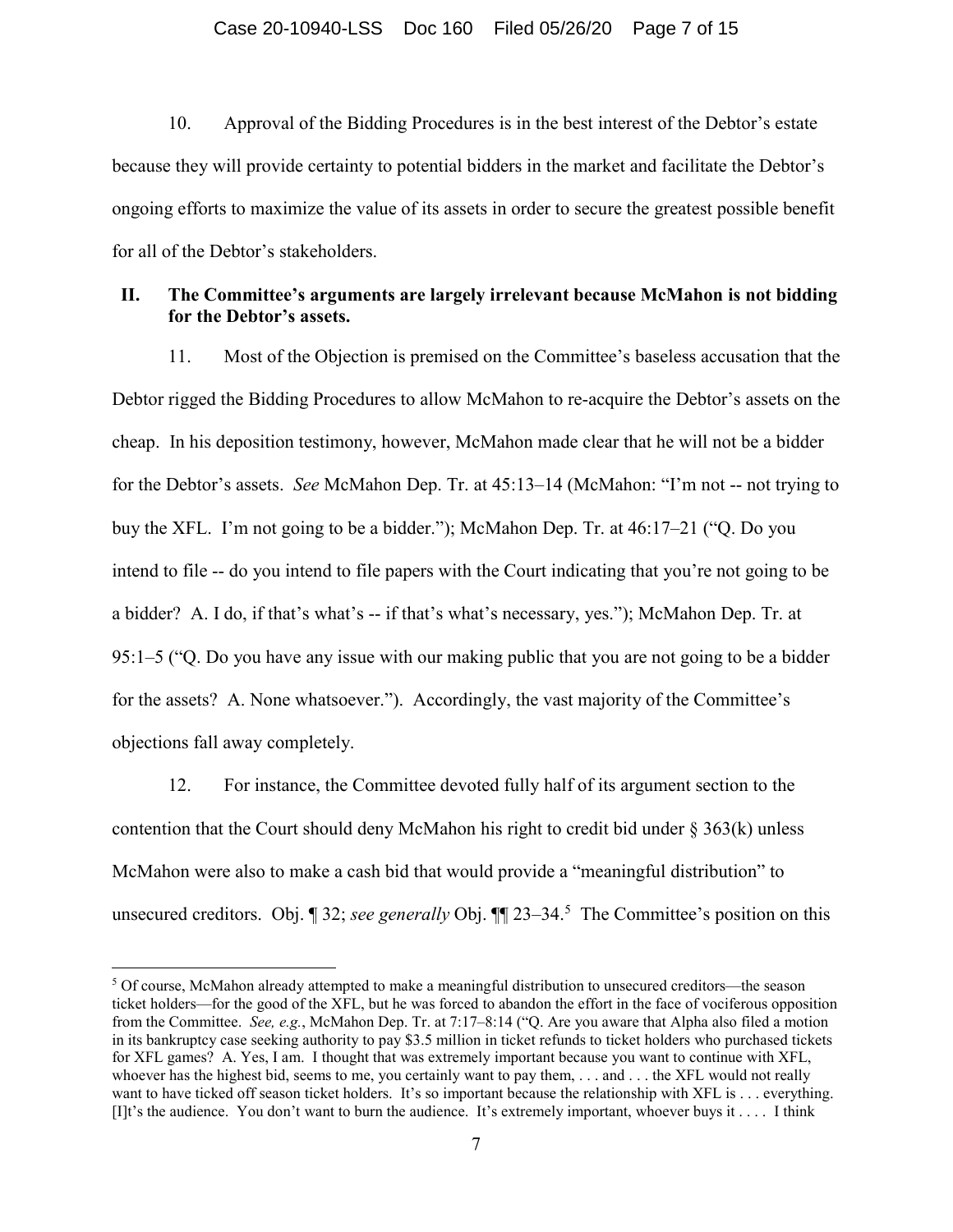## Case 20-10940-LSS Doc 160 Filed 05/26/20 Page 8 of 15

issue was not supported by the facts or the law. *See* 11 U.S.C. § 363(k); *In re Aéropostale, Inc.*, 555 B.R. 369, 415 (Bankr. S.D.N.Y. 2016) ("The 'modification or denial of credit bid rights should be the extraordinary exception and not the norm.'" (quoting *In re RML Dev., Inc.*, 528 B.R. 150, 155 (Bankr. W.D. Tenn. 2014))). But since McMahon will not be submitting any bid for the Debtor's assets, let alone exercising his right to credit bid, the Committee's argument is now wholly irrelevant.

13. Similarly, the Committee argued that the Court should not permit the Debtor to consult with McMahon about the disposition of his collateral because those consultations could give McMahon an advantage over other potential bidders for the Debtor's assets. Obj. ¶¶ 35–36. In fact, it is customary and appropriate for a lender not actively bidding for the debtor's assets to consult with the debtor regarding the disposition of the collateral. *See, e.g.*, *In re Avenue Stores, LLC*, Case No. 19-11842 (LSS) (Bankr. D. Del. Sept. 13, 2019). But again, the Committee's argument is wholly irrelevant given that McMahon will not be a bidder for the Debtor's assets.

14. The Committee's more cursory arguments also largely fall by the wayside. For instance, the Committee objected that McMahon would have a conflict of interest because the Bidding Procedures provide that the winning bids shall be "reasonably acceptable" to McMahon in his capacity as the DIP Lender. Bidding Procedures at 8. Again, this language is customary and entirely appropriate. *See, e.g.*, *In re Avenue Stores, LLC*, Case No. 19-11842 (LSS) (Bankr. D. Del. Sept. 13, 2019); *cf.* 11 U.S.C. § 363(f)(2) (providing that a debtor can sell property free and clear of a lien if the secured party consents). Even so, the Committee's purported "conflict of interest" disappears entirely since McMahon is not bidding for the Debtor's assets. The

 $\overline{a}$ 

there's something on your end or someone's end as to whether or not we should refund season ticket holders. If you don't that would probably be certainly one of the worst things you could do, in terms of reputation with XFL.").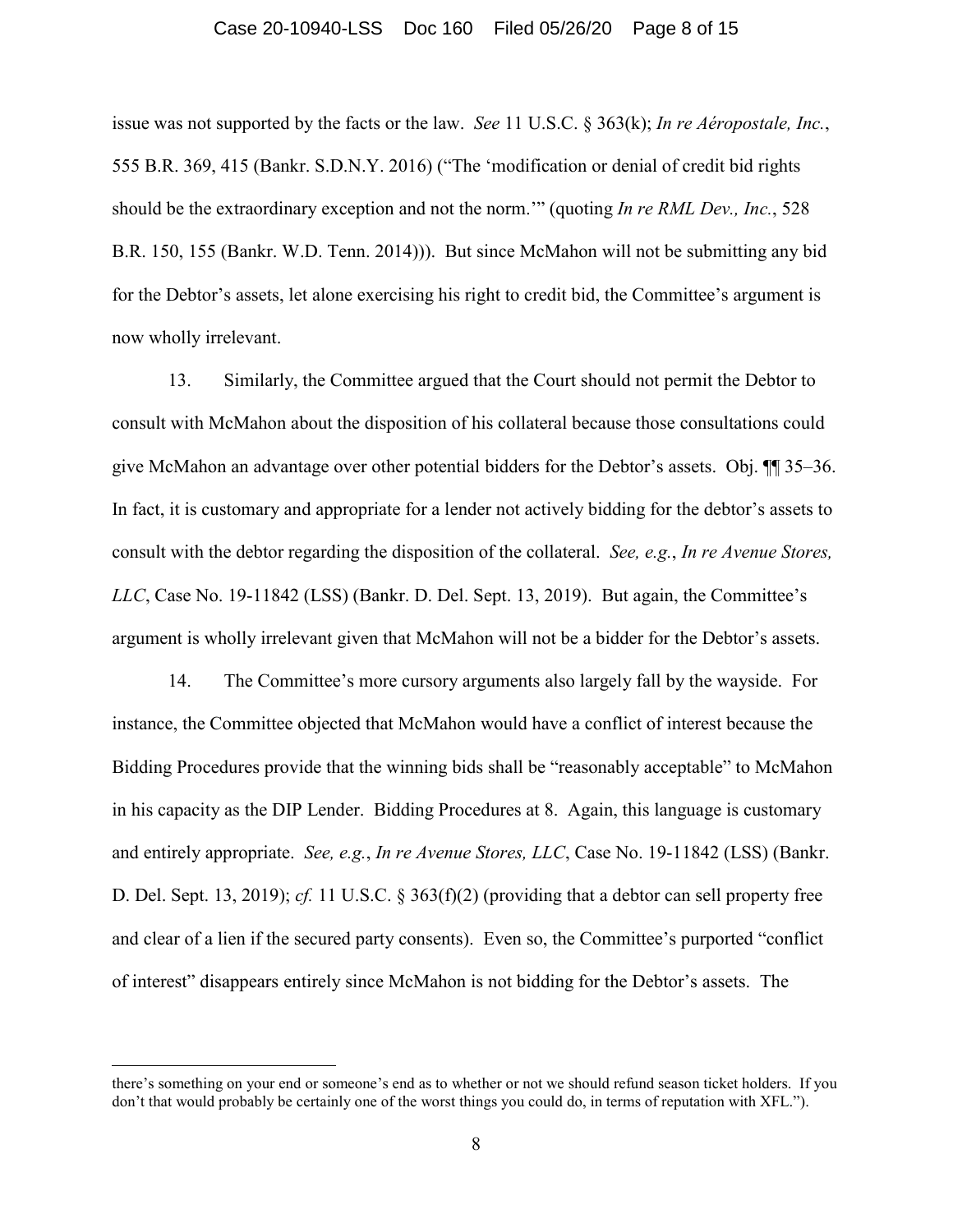### Case 20-10940-LSS Doc 160 Filed 05/26/20 Page 9 of 15

Committee also argued that the Court should require the Debtor to obtain the Committee's consent before rejecting any Bid. This proposal was a needless overreach in the first place, but now that McMahon has decided not to compete for the Debtor's assets, the Committee's proposed interference with the Debtor's sale process is entirely unjustifiable.

15. Accordingly, putting aside the overheated rhetoric and the demonstrably false accusations about McMahon, the Committee's only real gripe is that the sale process should be extended to 155 days.<sup>6</sup> The Debtor has negotiated for an extension of the sale process until the first week of August, for a total process of 115 days, but the Debtor understands that this is still not acceptable to the Committee. As explained in more detail below, however, there is nothing to gain from the Committee's proposed further delay, and much to lose.

#### **III. The Debtor's proposed sale timeline is appropriate.**

<u>.</u>

16. The Bidding Procedures and the Debtor's proposed sale timeline (as modified, the "*Sale Timeline*") will allow the Debtor to obtain the highest and best value for the Debtor's assets under the circumstances of the Chapter 11 Case.

17. The initial term sheet for the Debtor's proposed postpetition financing would have established a 60-day sale process, and the Debtor successfully negotiated for an additional 30

<sup>&</sup>lt;sup>6</sup> The Committee has interposed three other kitchen-sink objections that are barely worth mentioning. First, the Committee objected that Bidders should have the opportunity to cure defective Bids even after the Bid Deadline. The Bid Deadline, however, provides the Debtor and other parties in interest with necessary certainty and facilitates an orderly sale process. Potential Bidders are welcome to submit their Bids in advance of the Bid Deadline to ensure that they have an opportunity to cure any defects in advance of the Bid Deadline. Second, the Committee objected to the potential existence of bid protections. The Bidding Procedures make clear, however, that the hypothetical bid protections that concern the Committee would require a further motion and order of the Court, and thus, the Committee's objection is premature. Finally, the Committee argues that it should have "unfettered access to due diligence materials" and that it "should not be beholden to the Debtor . . . to serve as the gatekeeper of information." Obj. ¶ 37 at 19. It is unclear who else the Committee believes should or could serve as the gatekeeper of the Debtor's information, but in any event, the Committee appears to misunderstand the Bidding Procedures. As a Consultation Party, the Committee has unfettered access to the data room containing all necessary due-diligence materials, and the Debtor has further agreed, upon request, to provide additional information as reasonable and appropriate. *See* Bidding Procedures at 2–3. This is more than sufficient.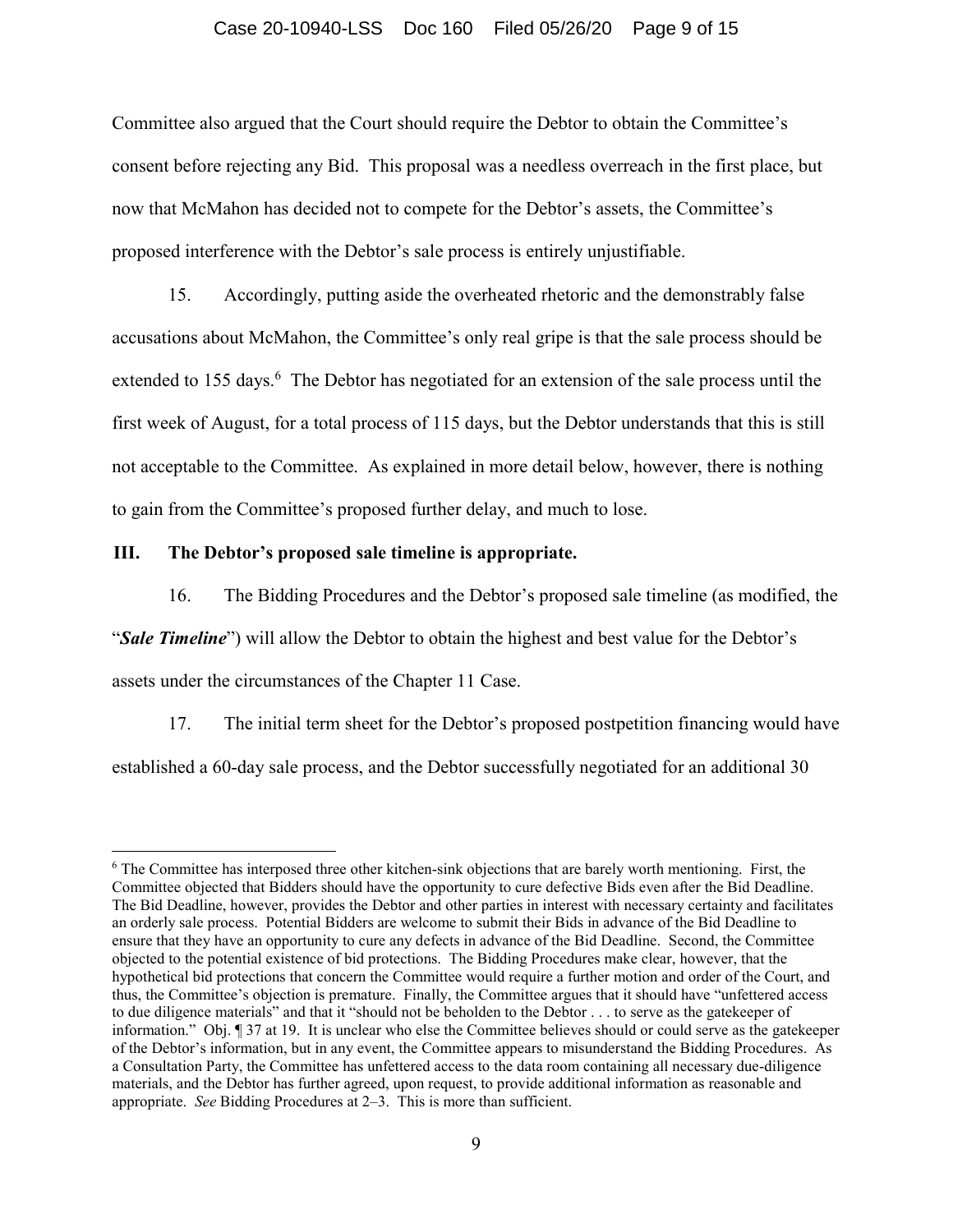## Case 20-10940-LSS Doc 160 Filed 05/26/20 Page 10 of 15

days. Pollack Declaration ¶ 12; *cf.* McMahon Dep. Tr. at 44:17–45:1 (McMahon: "I would look at it from this standpoint, the sooner the better, because what you don't want to do is you don't want to lose momentum. And you have -- if someone is going to play the '21 season, the sooner, the better, because they've got to get busy. The sooner you can have that momentum, the fastest you can do this would be -- it gets stale. It's like, if you do it any later than this, you know, it won't help [the XFL] at all."). As noted above, the Debtor has, as an accommodation to the Committee, negotiated an extension of the sale process of approximately 25 days, for a total process of 115 days. Under the Debtor's current budget, however, the Debtor's cash collateral will run out by mid-August, whereupon the Debtor would require access to debtor-in-possession financing to continue to fund the Chapter 11 Case and sale process. *See* Hardie Declaration ¶ 15; Pollack Declaration ¶ 13.

18. In addition, it is critical to maintain the current Sale Timeline to maximize the value of the Debtor's assets. *See* Hardie Declaration ¶¶ 16–17. The first week of August is the latest that the sale process can go and still allow the ultimate purchaser a reasonable opportunity to prepare the XFL to play games in spring 2021. *See* Pollack Declaration ¶ 17; *see also* Pollack Dep. Tr. at 27:6–12 ("[I]f we are to resume playing in 2021, we would need to be in a go mode ideally by August 1st of this year, and I think there is the chance for us to be in a position to play next year, and so doing would, I think, be good for the business on an ongoing basis."); Pollack Dep. Tr. at 56:6–9 ("For us to play at approximately the same time that we played this year, to play at approximately the same time in 2021, we should get started in August."). The potential for the XFL season to have a football season in spring 2021 is one of the most significant factors driving the value of the Debtor's assets. Hardie Declaration ¶ 16. Houlihan Lokey is currently in active conversations with dozens of potential purchasers. Hardie Declaration ¶ 16.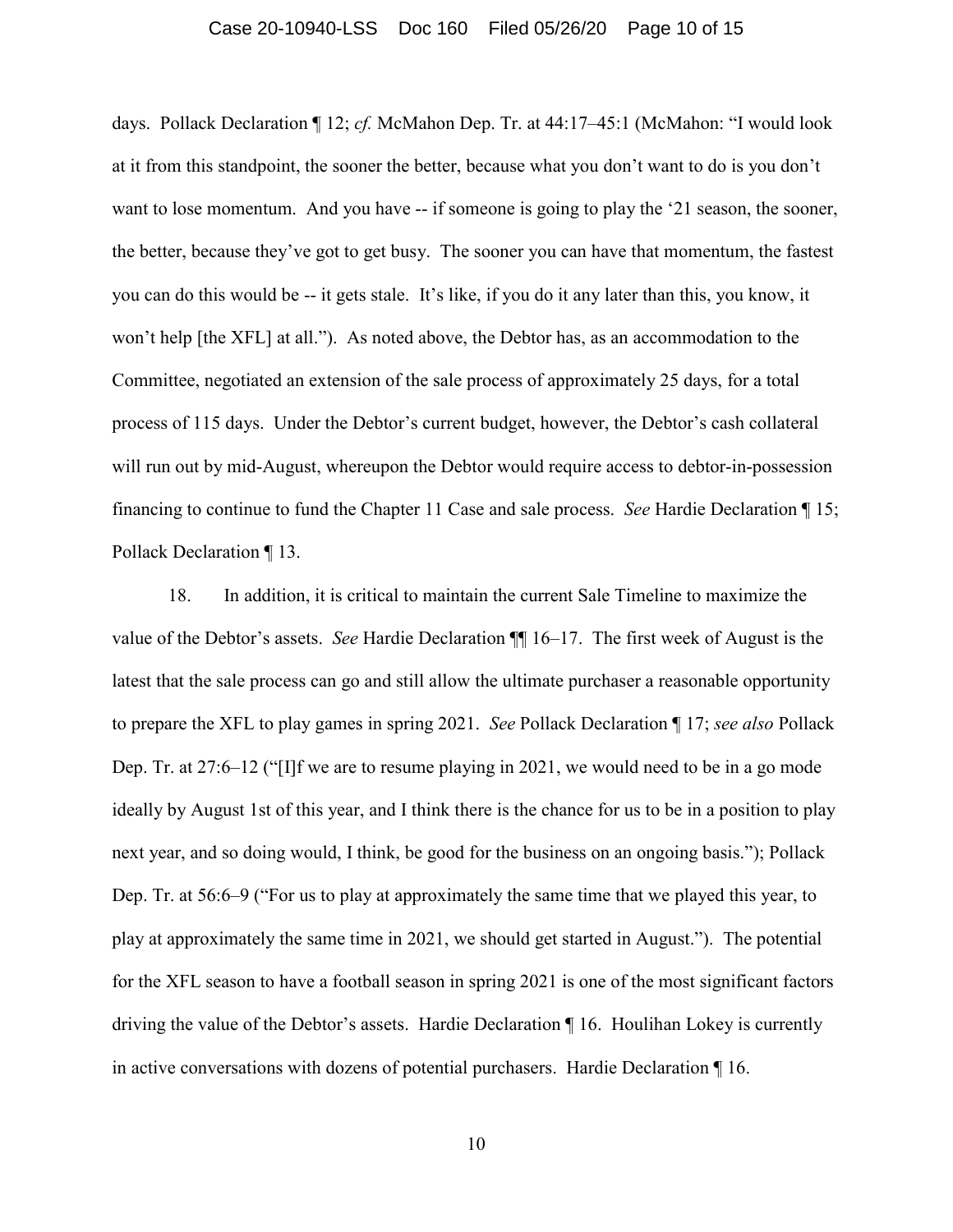#### Case 20-10940-LSS Doc 160 Filed 05/26/20 Page 11 of 15

Substantially all potential purchasers have indicated to Houlihan Lokey that the potential for an XFL season in spring 2021 is important to them. Hardie Declaration ¶ 16. Their reasons include a desire to generate revenue and to further establish the league in a content-starved environment in spring 2021 and to avoid leaving space out to 2022 that would allow others to act on the opportunity. Hardie Declaration ¶ 16. Potential purchasers have expressly informed Houlihan Lokey that, without a spring 2021 season, they would likely offer a lower purchase price or may choose not to bid all together. Hardie Declaration ¶ 16.

19. Delaying the Debtor's sale process by another 40 days like the Committee suggests would make it less likely that the XFL would be in position to have a season in spring 2021. *See* Hardie Declaration ¶ 17; *see also* Pollack Declaration ¶¶ 13, 17. Accordingly, delaying the Debtor's sale process by 40 days would likely decrease the number of potentially interested bidders. *See* Hardie Declaration ¶ 17. And if the Debtor's sale process is delayed for 40 days, bids would be likely lower because potential bidders would be forced to price in the increased risk that the XFL would not be able to generate any revenue until 2022. *See* Hardie Declaration ¶ 17.

20. The sale of the Debtor's assets must stick to the proposed Sale Timeline so that a potential purchaser would have time to position the XFL to present a spring 2021 season. *See* Pollack Declaration ¶¶ 13, 17. The Committee's suggested delay would jeopardize the potential purchaser's ability to present an XFL season in spring 2021. *See* Pollack Declaration ¶¶ 13, 17. According to the Committee, the XFL has a six-month window in which the XFL could host its season without competing against the NFL or college football. The Committee thus suggests that the XFL could delay the start of its spring 2021 season to accommodate the Committee's delay to the sale process. The Committee is wrong. First of all, if the XFL season does not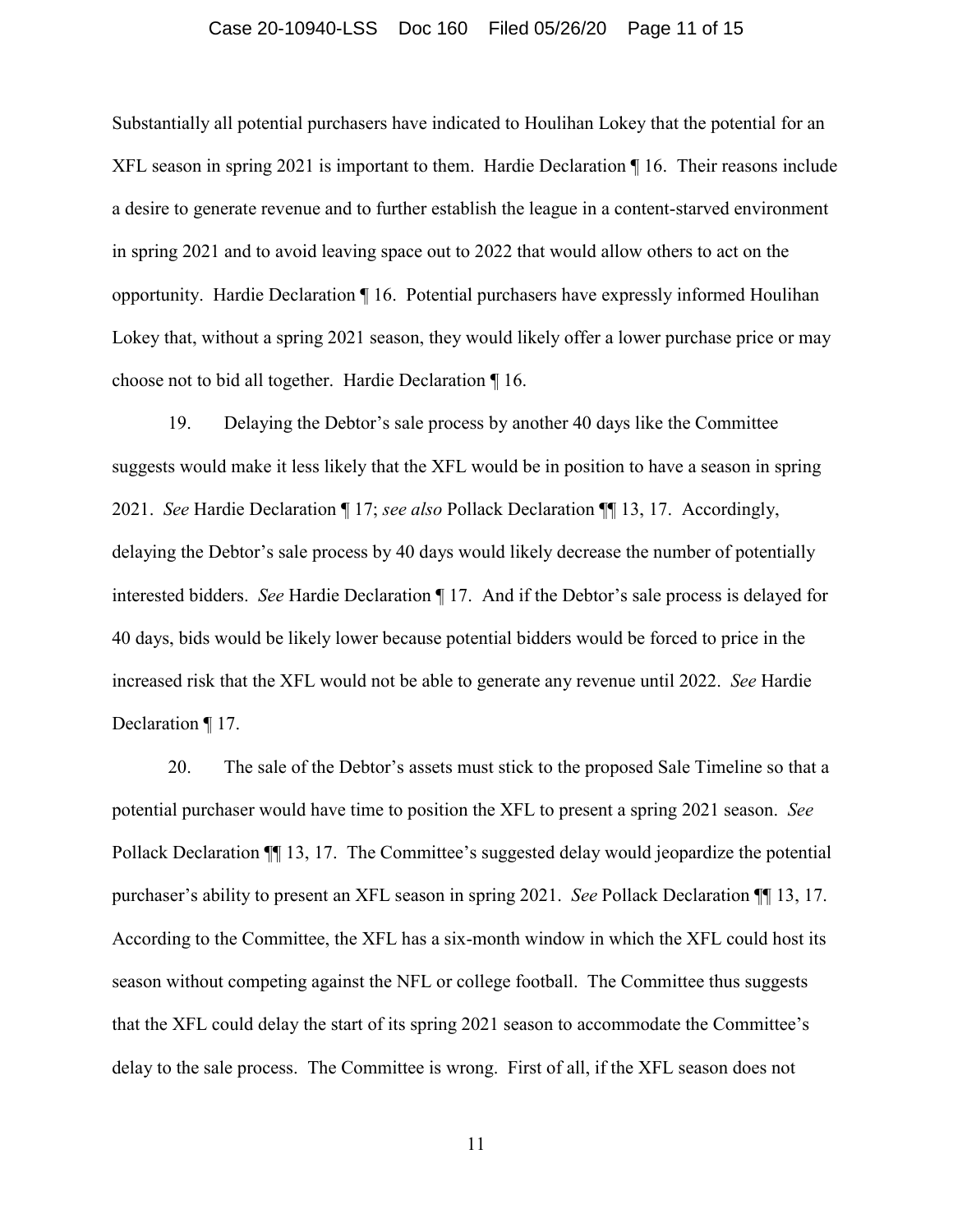#### Case 20-10940-LSS Doc 160 Filed 05/26/20 Page 12 of 15

follow closely on to the end of the NFL season, the XFL loses momentum and the opportunity to segue the NFL audience to the XFL. *See, e.g.*, McMahon Dep. Tr. at 51:17–21 (McMahon: "It was important to me that – that after the NFL had their Super Bowl, people would still be watching football or want to watch football and we would segue some of that audience into XFL."). In addition, the NFL is not the XFL's only competition for the time and money of sports fans. Delaying the start of the XFL season would bring the XFL into direct competition with marquee events in other sports, including the NBA playoffs, the NHL playoffs, the start of the MLB season, and even the NFL draft, which has become a sports event unto itself. *See* Pollack Declaration ¶ 17.

21. The potential destruction that would be caused by delaying the Debtor's sale process by another 40 days is uncontroverted, and there is no need for it. The marketing process for the Debtor's assets is robust and already well underway. Hardie Declaration ¶ 18. Moreover, given the XFL's high profile, it has been well known since the commencement of the Chapter 11 Case that the Debtor is for sale. In fact, interested parties reached out almost immediately. *See* Pollack Declaration ¶ 15. As of May 25, 2020, Houlihan Lokey had distributed teasers to 235 potential purchasers. Hardie Declaration ¶ 18. As of that date, 20 potential purchasers had executed NDAs and gained access to a data room containing extensive diligence materials, including a Confidential Information Memorandum that Houlihan Lokey added to the data room on May 21, 2020. Hardie Declaration ¶ 18. As of May 25, 2020, six more potential purchasers were in the process of executing NDAs to gain access to the data room. Hardie Declaration ¶ 18. Based on preliminary feedback, there is a robust market for the Debtor's assets, including a number of potentially interested private equity firms and other strategic and financial sponsors. Hardie Declaration ¶ 18. Indeed, the XFL's bankruptcy is high-profile and has received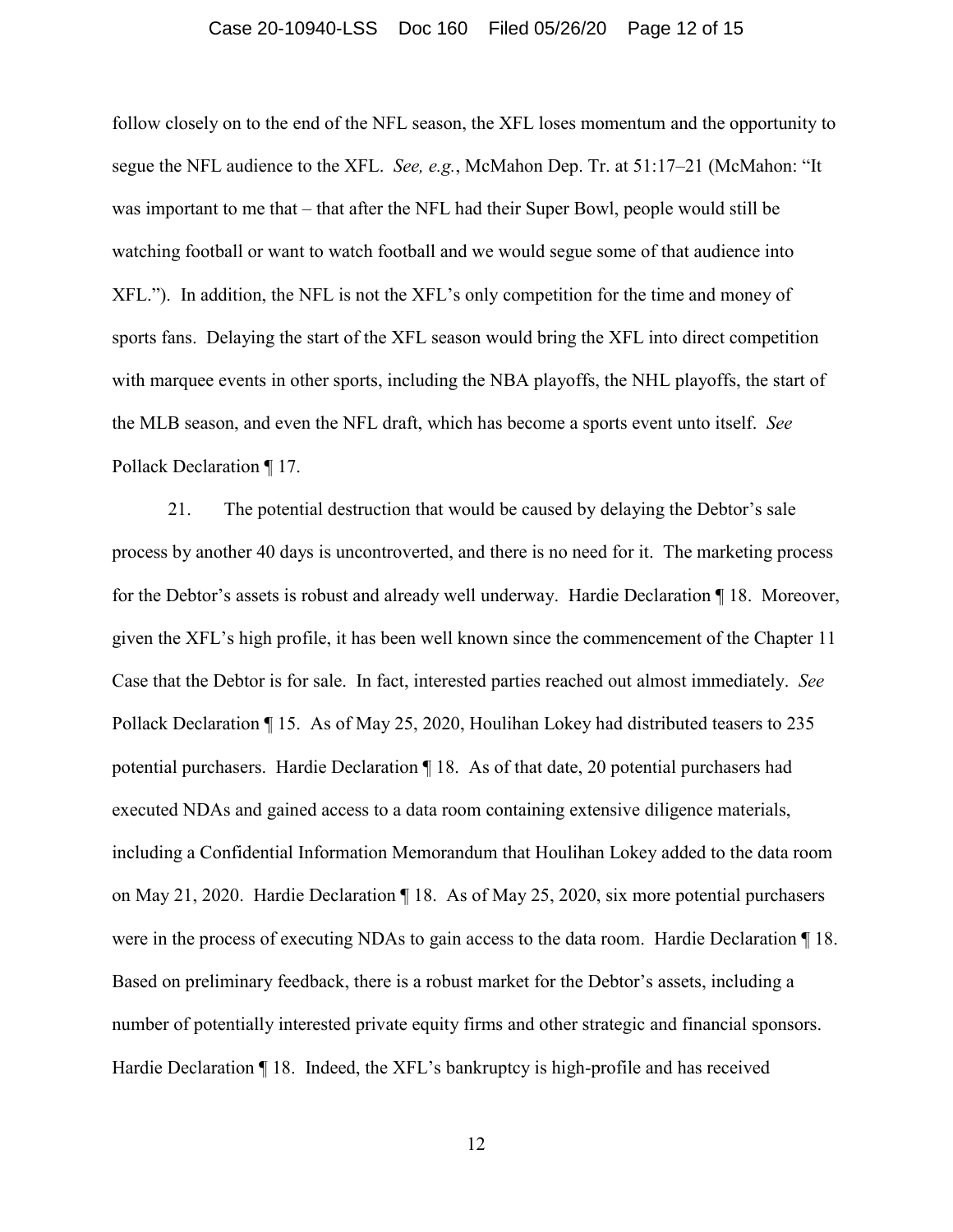#### Case 20-10940-LSS Doc 160 Filed 05/26/20 Page 13 of 15

extensive media coverage outside of the restructuring industry itself. Hardie Declaration ¶ 18. In addition to the potential purchasers that Houlihan Lokey contacted, Houlihan Lokey has received 26 unsolicited inquiries from parties potentially interested in submitting a bid for the Debtor's assets. Hardie Declaration ¶ 18.

22. Accordingly, the current global health and economic crises related to COVID-19 is not materially affecting the Debtor's ability to market and sell its assets. *See* Hardie Declaration ¶ 19. Potential purchasers are buying the XFL's concept and its unique platform its brand, trademarks, knowhow, goodwill, and other intangible property. *See* Hardie Declaration ¶ 19. These assets require desktop diligence and conversations with management; they are not the sort of assets that require extensive factory tours, retail operations, or site visits. *See* Hardie Declaration ¶ 19. Further, because the Debtor was only in its inaugural season, potential purchasers do not have years of historical financial data to diligence. Hardie Declaration ¶ 19. As explained above, Houlihan Lokey is currently in active discussions with dozens of potentially interested parties. Hardie Declaration ¶ 19. Even with the COVID-19 pandemic, none of these potentially interested parties have indicated, or even suggested, that the Debtor's proposed Sale Timeline would not provide enough time for their due diligence. Hardie Declaration ¶ 19.

23. Were it not for the COVID-19 pandemic, the XFL would not be for sale in the first place. Hardie Declaration ¶ 20. Prior to the cancellation of its inaugural season, the Debtor demonstrated the XFL's significant potential. Potential purchasers recognize that the COVID-19 pandemic has presented a unique opportunity to buy assets that would not otherwise available for sale, including this once-in-a-lifetime opportunity to buy a professional sports league. Hardie Declaration ¶ 20. The XFL is particularly well suited to succeed despite the COVID-19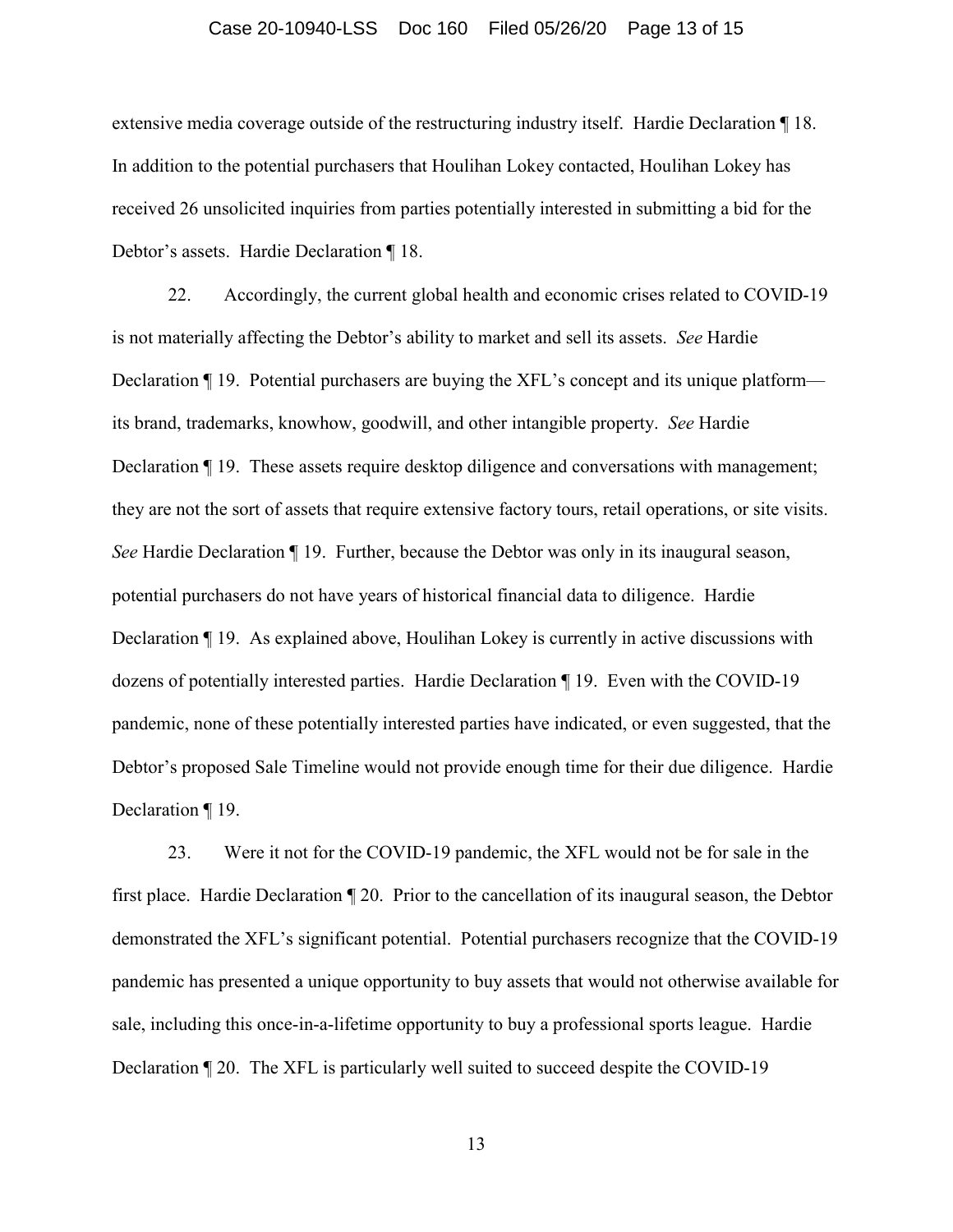### Case 20-10940-LSS Doc 160 Filed 05/26/20 Page 14 of 15

pandemic. *See* Hardie Declaration ¶ 20. The Debtor has modeled for 2021 a "made-for-TV," 12-week tournament-style approach to its business. *See* Hardie Declaration ¶ 20. The XFL is also well positioned to, if necessary, deliver a crowd-free experience that could thrive in the current environment, given the XFL's existing innovations such as in-game audio from players and coaches and live on-screen sports wagering information. *See, e.g.*, Hardie Declaration ¶ 20; First Day Declaration ¶ 10.

24. Given the popularity and success of the National Football League, there are incredibly high barriers to entry for another professional football league. The Debtor has demonstrated that spring football can be successful and has a proven framework and infrastructure already in place—a framework and infrastructure that cost hundreds of millions of dollars to implement. The XFL thus had significant momentum and a head-start over any other professional football league. However, that momentum will dissipate if the Debtor cannot consummate a transaction so that a prospective buyer can restart the league by the spring of 2021. There is nothing particularly unique about football in the spring, and there is nothing to prevent a competitor from launching a rival football league to take advantage of the XFL's absence. Pollack Declaration ¶¶ 17–18; *see also* Hardie Declaration ¶ 16. In light of the cancellation of the Debtor's inaugural season, many of the best venues, coaches, and players are currently available, but it may not stay that way for long. Pollack Declaration ¶ 18. Extending the Sale Timeline for another 40 days as the Committee suggests would serve only to create space that another professional football league could attempt to exploit—particularly given that the Committee's proposed delay would likely force the adjournment of the league until 2022. *See* Hardie Declaration ¶ 16; Pollack Declaration ¶¶ 17–18.